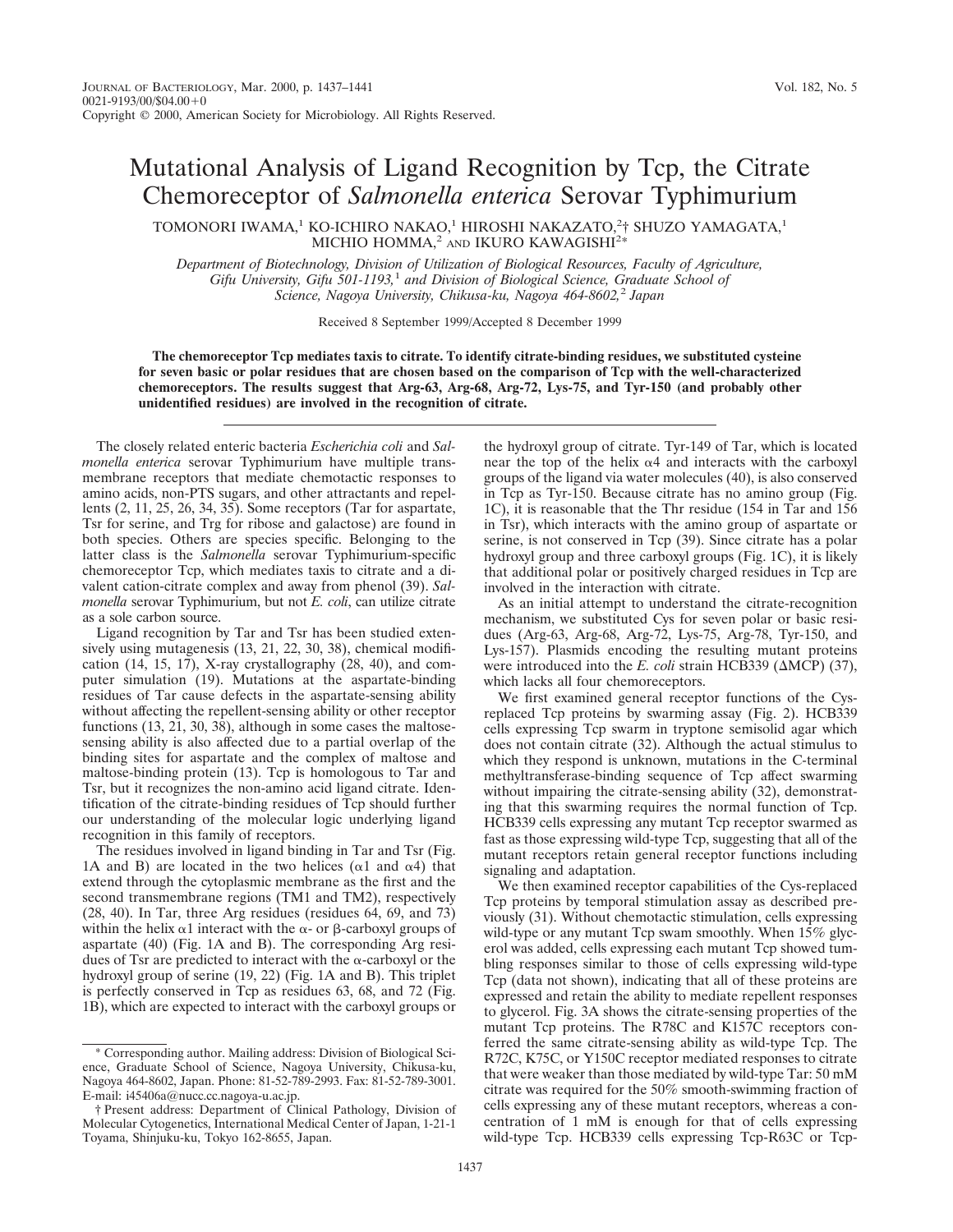

FIG. 1. Ligand-binding sites of the bacterial chemoreceptors. (A) Schematic illustration of the ligand-binding residues of Tar and Tsr. The hydrogen bonding pattern of the aspartate binding site of Tar was drawn according to Yeh et al. (40). It should be noted that the backbone carbonyl atoms of Gln-152, Phe-150, and Tyr-149 are involved in hydrogen bonding. The serine-binding site of Tsr was deduced from the sequence similarity with Tar. Residues shown in ovals are from one subunit and those in boxes are from the other. W, a bound water molecule. (B) Alignment of the amino acid sequences of the bacterial chemoreceptors of *E. coli* (indicated with the subscript E) and *Salmonella* serovar Typhimurium (indicated with the subscript S). Bold letters indicate the residues involved in ligand recognition in Tar and Tsr. Underlined residues of Tcp indicate those replaced by Cys in this study. Numbering of residues is for Tcp. (C) Structures of the attractants specific for Tar, Tsr, or Tcp. The attractants are shown in their fully charged forms.

R68C showed no response to citrate up to a concentration of 50 mM. These results suggest that the residues Arg-63, Arg-68, Arg-72, Lys-75, and Tyr-150 are important for sensing citrate.

We next examined the methylation patterns of the mutant receptors by immunoblotting with anti-receptor serum (Fig. 3B) as described previously (32). Tcp is methylated at multiple



FIG. 2. Swarming abilities of HCB339 ( $\triangle MCP$ ) cells expressing wild-type (WT) and mutant Tcp receptors in tryptone semisolid agar which does not contain citrate. Aliquots (1  $\mu$ l each) of fresh overnight cultures were inoculated onto tryptone semisolid agar (1% tryptone, 0.5% NaCl, 0.3% agar) supplemented with  $25 \mu g$  of chloramphenicol per ml, and then the plate was incubated at 30°C for 14 h.

residues in the cytoplasmic domain, and its methylation level increases and decreases in response to citrate and glycerol, respectively, to result in adaptation (39). Methylation and demethylation of a receptor can be detected as mobility shifts of the protein in sodium dodecyl sulfate-polyacrylamide gel electrophoresis (SDS-PAGE): the more the receptor is methylated, the faster it migrates in the gel (3, 4, 9, 10). Tcp-R63C migrated a little faster than wild-type Tcp and the other mutant Tcp receptors. However, the receptor does not seem to be proteolytic fragments but seems to be a full-length receptor: (i) Tcp-R63C expressed in HCB339 appeared as multiple bands corresponding to differential levels of methylation (Fig. 3B), whereas the same receptor expressed in a  $\Delta MCP$  strain lacking the methyltransferase CheR and the methylesterase/deamidase CheB appeared as a single band with a mobility faster than that of wild-type Tcp (data not shown); (ii) Tcp-R63C was detected with antiserum raised against the C-terminal 20-amino-acid sequence of Tar (data not shown), whereas the mutant Tcp receptor lacking the C-terminal residue (Phe-547) was not (H. Okumura, M. Homma, and I. Kawagishi, unpublished results); and (iii) the corresponding mutant (R64C) Tar protein also migrates faster than wild-type Tar (data not shown).

In the absence of citrate, all of the mutant proteins showed methylation patterns similar to that of wild-type Tcp. All of the mutant receptors were demethylated in response to the addition of the repellent glycerol. This result indicates that all of the mutant receptors retain general signaling and adaptation abilities. In the presence of citrate, the receptors which mediated attractant responses to citrate (Tcp-R78C and Tcp-K157C) showed elevated methylation levels. In contrast, citrate did not influence the methylation levels of Tcp-R63C and Tcp-R68C, which failed to mediate responses to citrate and increased only marginally those of Tcp-R72C, Tcp-K75C, and Tcp-Y150C, which mediated weaker responses. These results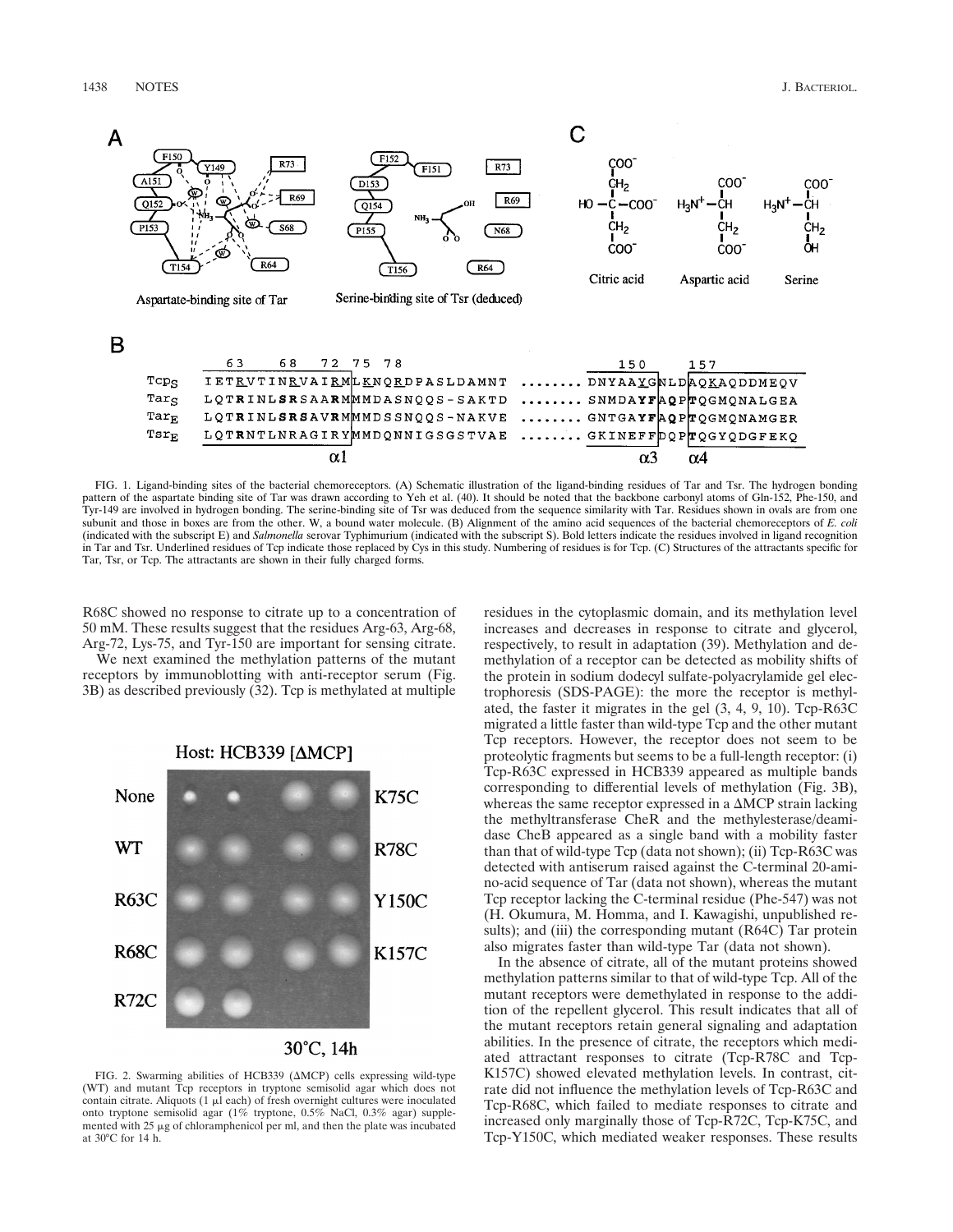

indicate that the R63C, R68C, R72C, K75C, and Y150C receptors are fully or partially defective in citrate-stimulated methylation, corresponding well to the defects in behavioral responses to citrate, and that the latter defects are not indirect results from elevated levels of methylation, which would bias the unstimulated behavior toward tumbling.

Two SH groups in close vicinity can form a disulfide bond under moderately oxidizing conditions. Indeed, in some Cysreplaced mutants of Tar, the two subunits of the homodimer are cross-linked by a spontaneously formed disulfide bond (27). Thus, the defects in citrate sensing could be due to indirect effects of disulfide cross-linking. We therefore looked for intersubunit disulfide bonds in the Cys-replaced Tcp proteins. After nonreducing SDS-PAGE followed by immunoblotting, bands with apparent molecular masses of about 60 kDa were detected for all samples (Fig. 4A). In addition, with the R68C, K75C, and R78C receptors, we found additional bands with apparent molecular masses of about 130 kDa (Fig. 4A). These bands disappeared by the treatment of the samples with 10% 2-mercaptoethanol prior to SDS-PAGE (Fig. 4A). Therefore, we concluded that these bands represent disulfide-cross-linked homodimers of the mutant Tcp proteins, suggesting that residues 68, 75, and 78 of one subunit of the Tcp homodimer are located near the same residues of the partner subunit. This result corresponds well to a configuration in Tar revealed by a comprehensive survey of disulfide cross-linking in Cys-scanned mutant proteins (7): Ser-68 and Met-75 of the Tar homodimer lie at the interface of helices  $\alpha$ 1 and  $\alpha$ 1'. In Tcp, the positional equivalents are Asn-67 and Leu-74, respectively. If Tcp has a similar helical structure, residues 68, 75, and 78 would be located at positions adjacent to the interface, and residue 72 would be in the opposite faces. Moreover, in the case of Tcp-R78C, which had normal sensing abilities, both the crosslinked and the non-cross-linked species showed increases and decreases in the methylation level in response to citrate and glycerol, respectively (Fig. 4B). Even in the case of R68C and K75C, which were defective in citrate sensing, the methylation levels of the cross-linked dimers decreased in response to glycerol (Fig. 4B). This finding suggests that Tcp forms a functional homodimer regardless of ligand occupancy states, as demonstrated for Tar (7, 8, 12, 24, 29), Tsr (23), and Trg (1, 16, 20).

For R68C, K75C, and R78C, the fractions of the crosslinked dimers were 0.2, 0.6, and 0.5, respectively. Thus, substantial amounts of uncross-linked homodimers are always available, even for mutant receptors that undergo cross-linking. Moreover, the addition of dithiothreitol (up to 50 mM) did not improve citrate responses of HCB339 cells expressing any of these receptors (data not shown). Therefore, it is likely that loss of the positively charged side chains of Arg-68 and Lys-75 itself impairs the ligand-binding affinity of Tcp for citrate. Taken together, the data suggest that the residues Arg-63,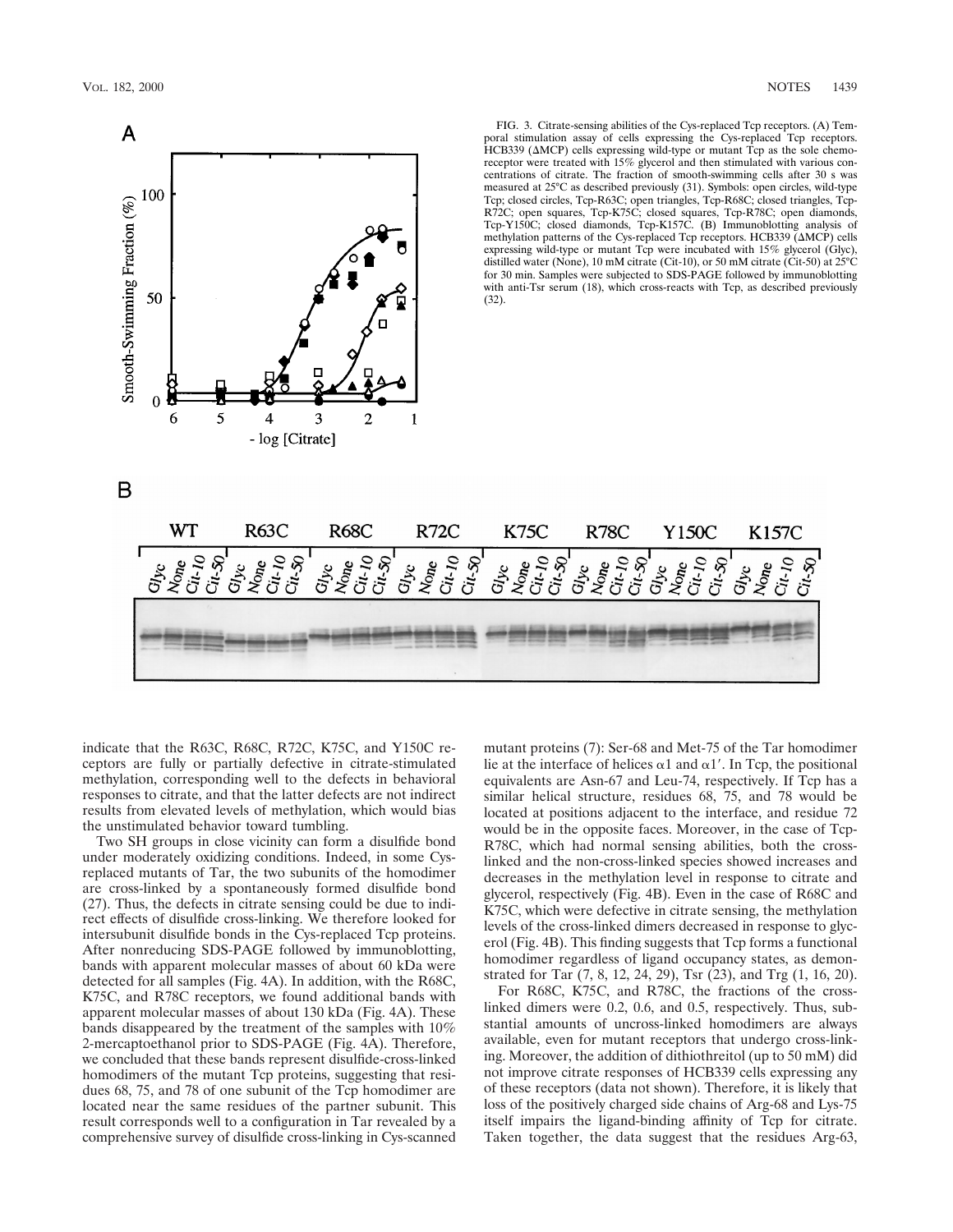

FIG. 4. Detection of disulfide-cross-linked dimers of the mutant Tcp proteins in nonreducing SDS-PAGE followed by immunoblotting. (A) Detection of<br>cross-linked dimers of Tcp. Ice-cold 5% trichloroacetic acid was added to H or without 10 mM *N*-ethylmalemide (NEM). NEM was added to prevent disulfide formation during sample preparation. The NEM-pretreated or untreated samples were collected by centrifugation and were dissolved in nonreducing SDS loading buffer supplemented with 10 mM NEM (lanes labeled with NEM) or 10% 2-mercaptoethanol (lanes labeled with 2ME), respectively. These samples were subjected to nonreducing SDS-PAGE followed by immunoblotting. (B) Methylation patterns of cross-linked and uncross-linked Tcp proteins. HCB339 ( $\Delta MCP$ ) cells expressing wild-type or mutant Tcp were incubated with 15% glycerol (Glyc), distilled water (None), 10 mM citrate (Cit-10), or 50 mM citrate (Cit-50) at 25°C for 30 min. After stimulation, the samples were treated with 10 mM NEM and 5% trichloroacetic acid and were further treated as described above.

Arg-68, Arg-72, Lys-75, and Tyr-150 are involved in the recognition of citrate.

Tar has two rotationally symmetrical, antiparallel, nonoverlapping ligand-binding sites at the subunit interface (28, 40). Arg-64 in one subunit of the Tar homodimer interacts with the a-carboxyl group of aspartate, and Tyr-149 in the same subunit interacts with the  $\alpha$ - and  $\beta$ -carboxyl groups via water molecules. Arg-69 and Arg-73 in the other subunit interact with the b-carboxyl group of aspartate. Presumably, some of the three carboxyl groups or the hydroxyl group of citrate may interact with Arg-68 and Arg-72 in one subunit of the Tcp homodimer and with Arg-63 and Tyr-150 in the other subunit. Lys-75 may also interact with some of the carboxyl groups and/or the hydroxyl group of citrate and may be one of the residues responsible for the ligand specificity, because this lysine is not conserved in Tar or Tsr. In contrast, the closely located basic residue Arg-78 does not seem to be involved in ligand recognition. Another candidate for a determinant of ligand specificity is Lys-157. In Tar, the amino group of aspartate interacts with Thr-154, which is not conserved in Tcp. Instead, Tcp has the basic residue Lys-157 in this region. However, the substitution of Cys for Lys-157 did not affect citrate sensing at all.

Binding of aspartate to Tar does not cause a large rearrangement between TM1- $\alpha$ 1 and TM1'- $\alpha$ 1' (5, 6, 7, 16, 20, 27) or between TM1- $\alpha$ 1 and  $\alpha$ 4'-TM2' (36) but triggers a slight axial movement of  $\alpha$ 4-TM2 relative to TM1- $\alpha$ 1 and TM1'- $\alpha$ 1' (6, 16, 33). It is this movement that transmits information about the extracellular binding event to the cytoplasmic signaling domain. Based on the homology of Tcp with Tar, it is assumed that residues 63, 68, 72, and 75 of Tcp are located at the apex of  $\alpha$ 1 and that residue 150 is near the apex of  $\alpha$ 4. Tcp would seem to transduce signals via a similar process. However, our results also imply a possible difference between Tcp and Tar. The critical movement of  $\alpha$ 4 in Tar presumably involves Thr-154 (Thr-156 in Tsr), since it is a major contact with the ligand in  $\alpha$ 4. Lys-157 would play a similar role in Tcp, but unexpectedly the K157C mutant was normal for citrate taxis.

In this study, we targeted several residues in the putative

ligand-binding regions for Cys replacement. The mutants can be further characterized by chemical modification as has been successfully applied to Tar  $(14, 15)$  and Tsr  $(17, 18)$ . These polar and positively charged residues were chosen for mutagenesis, based on the homology of Tcp with the well-characterized chemoreceptors Tar and Tsr. Among the residues at which Cys substitutions disrupted citrate taxis, Arg-63, 68 and 72 are conserved in Tar and Tsr and Tyr-150 is conserved in Tar. Lys-75 is the only residue unique to Tcp. It is likely that some other residues also interact with citrate. Further experiments, such as random mutagenesis, are needed to elucidate the precise molecular mechanism underlying the recognition of citrate, including discrimination between citrate and a metal ion-citrate complex.

We thank Michael D. Manson of Texas A  $&$  M University for critically reading the manuscript.

This work was supported in part by grants-in-aid for scientific research to I.K. from the Ministry of Education, Science, Sports and Culture of Japan and from the Takeda Science Foundation.

## **REFERENCES**

- 1. **Baumgartner, J. W., and G. L. Hazelbauer.** 1996. Mutational analysis of a transmembrane segment in a bacterial chemoreceptor. J. Bacteriol. **178:** 4651–4660.
- 2. **Blair, D. F.** 1995. How bacteria sense and swim. Annu. Rev. Microbiol. **49:**489–522.
- 3. **Boyd, A., and M. I. Simon.** 1980. Multiple electrophoretic forms of methylaccepting chemotaxis proteins generated by stimulus-elicited methylation in *Escherichia coli*. J. Bacteriol. **143:**809–815.
- 4. **Chelsky, D., and F. W. Dahlquist.** 1980. Structural studies of methyl-accepting chemotaxis proteins of *Escherichia coli*: evidence for multiple methylation sites. Proc. Natl. Acad. Sci. USA **77:**2434–2438.
- 5. **Chervitz, S. A., and J. J. Falke.** 1995. Locked on/off disulfides identify the transmembrane signaling helix of the aspartate receptor. J. Biol. Chem. **270:**24043–24053.
- 6. **Chervitz, S. A., and J. J. Falke.** 1996. Molecular mechanism of transmembrane signaling by the aspartate receptor: a model. Proc. Natl. Acad. Sci. USA **93:**2545–2550.
- 7. **Chervitz, S. A., C. M. Lin, and J. J. Falke.** 1995. Transmembrane signaling by the aspartate receptor: engineered disulfides reveal static regions of the subunit interface. Biochemistry **34:**9722–9733.
- 8. **Danielson, M. A., R. B. Bass, and J. J. Falke.** 1997. Cysteine and disulfide